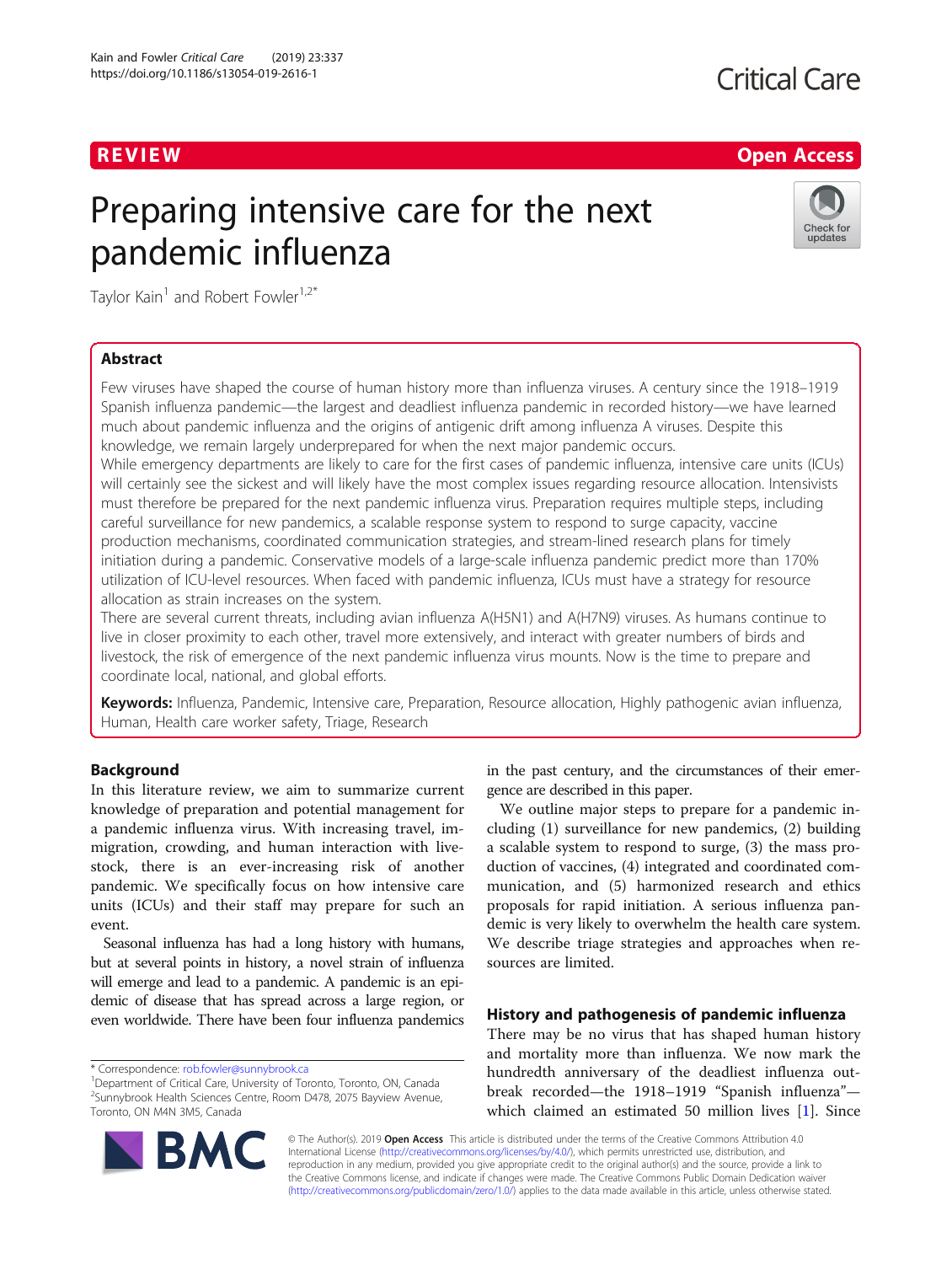<span id="page-1-0"></span>the Spanish influenza, pandemics have become an increasing threat with more frequent movement of people and pathogens (Fig. 1).

Pandemic influenza arises distinctly from seasonal influenza. Seasonal viruses circulate globally and evolve due to point mutations in the genetic sequence resulting in small changes in two surface glycoproteins—hemagglutinin (H) and neuraminidase (N). Both influenza A and B undergo this process, known as antigenic *drift*, leading to a recommendation for yearly influenza vaccination [[2](#page-7-0)]. Due to its segmented genome, influenza A also has the unique ability to undergo more significant rearrangements, known as antigenic shifts. Antigenic shifts are necessary, but not sufficient, for pandemic influenza to occur, and they usually result in new circulating strains of seasonal influenza viruses. Only influenza A virus is known to have caused pandemics. Influenza C can be a cause of acute respiratory disease in children, but rarely in adults [[3\]](#page-7-0). Studying the development of the four major influenza pandemics of the last hundred years—in 1918–1919, 1957–1958, 1968– 1969, and 2009–2010—provides insights into how pandemic influenza may next occur.

The origin of the 1918 "Spanish influenza" remains controversial. Before the genome was decoded by Taubenberger et al. [\[4\]](#page-7-0), the virus was considered to be derived directly from avian origin [[5,](#page-7-0) [6](#page-7-0)]. With available genetic information, phylogenetic analysis showed the 1918 pandemic strain contained more similarities with mammalian lineages, either swine or seasonal human H1N1 virus. While debate exists, Smith et al. further showed the 1918 strain resulted from reassortment of genes of circulating swine and human influenza viruses with introduced avian viruses over several years, rather than direct adaptation of an entire avian virus [[7](#page-7-0)]. Regardless of exact etiology, the 1918 pandemic influenza caused devastation in a world still struggling from the Great War. Crowding—of soldiers and civilians—affected the spread of influenza and severity of the illness [ [8](#page-7-0), [9](#page-7-0)]. These crowded conditions provided ideal conditions for a novel influenza strain to become a pandemic, which spread globally as soldiers returned home at the end of the war [[10](#page-7-0)].

It was four more decades before the world faced another two influenza pandemics in short succession. The 1957 and 1968 pandemic viruses formed from genetic reassortment. The 1957 "Asian influenza" H2N2 virus



globe size corresponds to the estimated number of fatalities relative to global population size at the time, with vertical bars representing the estimated absolute number of fatalities. Numbers are averages from various approximations. In inset, horizontal bars represent time frame that cases from the influenza A virus strain were recorded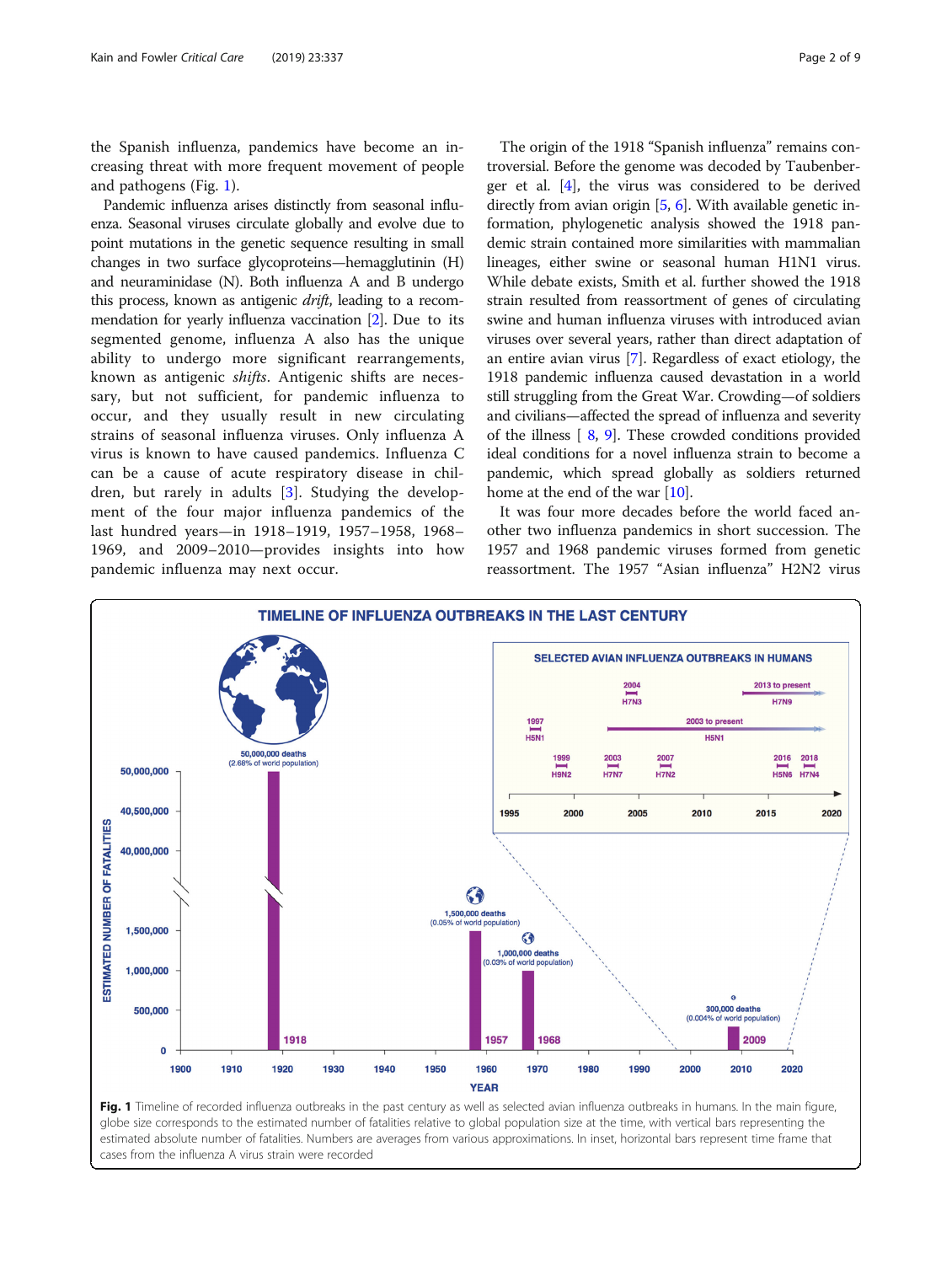resulted from reassortment between low-pathogenic avian influenza (LPAI) H2N2 and seasonal H1N1 virus, while the 1968 "Hong Kong influenza" H3N2 virus resulted from rearrangement of LPAI H3N2 and the seasonal H2N2 virus circulating since the 1957 pandemic [[11,](#page-7-0) [12](#page-7-0)]. The 1957 "Asian influenza" pandemic caused an estimated 1.1 million excess deaths due to respiratory disease—two thirds in individuals under 65 years old [[13\]](#page-7-0). The 1968 pandemic killed an estimated 1 million individuals [[14](#page-7-0)]. These estimates also under account for mortality in resource poor settings which have less capacity for microbiological testing and documentation.

In March and April 2009, the first pandemic influenza virus of the twenty-first century began to circulate in Mexico and the USA. H1N1pdm09 virus was a novel influenza virus strain in humans. The virus was a combination of Eurasian and North American swine lineages. The majority of the genes were derived from H3N2 and H1N2 triple reassortment viruses in pigs, while their neuraminidase genes were derived from a wholly avian influenza virus that entered the Eurasian swine population [\[15\]](#page-7-0). The resulting "swine flu" was distinct from circulating seasonal influenza A viruses, and younger individuals had little or no natural immunity. Mortality globally was estimated between 151,700 and 575,400 in the first year of circulation. Eighty percent of H1N1pdm09-related deaths were in individuals under 65 years, compared to 10–30% in seasonal influenza outbreaks [\[16\]](#page-7-0).

We have seen pandemic influenza occur multiple times before, and at increasing rates. History has shown us how devastating pandemic influenza can be, especially to younger, healthier individuals. There appears to be an increasing number of pandemics, which is only likely to worsen with growing human population, crowding, and immigration. When considering preparation for the next pandemic, it is not a matter of if it will occur, but rather a matter of when.

### Preparation for a pandemic

Despite attempts at planning, we remain unprepared. Following the 2009 pandemic, the International Health Regulations committee concluded that "the world is ill-prepared to respond to a severe influenza pandemic or to any similarly global, sustained, and threatening public-health emergency" [[17](#page-7-0)]. If we are unprepared to deal with pandemic influenza in developed nations, this pales in comparison with developing nations. By almost all accounts, "Sub-Saharan African plans are not ready to prevent or reduce the death count from [pandemic] influenza" [[18](#page-7-0), [19\]](#page-7-0). Intensive care unit (ICU) mortality during the 2009 pandemic varied substantially not only with patient characteristics but also based on region and economic status of the outbreak location; the highest mortality experienced was in South Asia and sub-Saharan Africa [\[20\]](#page-7-0). If we are to better prepare for pandemic influenza, it will require multiple components:

- 1. Careful surveillance to recognize and mitigate new pandemics—Controlling pandemics requires early recognition to curb the spread of novel viruses; this necessitates a coordinated surveillance and reporting system. Following the 2009 pandemic, the WHO attempted to mitigate shortcomings by adopting the Pandemic Influenza Preparedness Framework [\[21\]](#page-7-0), which created sentinel sites for seasonal influenza and to monitor for unusual events that may herald novel influenza. While most surveillance occurs outside of ICUs, with noncritically ill patients, intensivists can still perform a vital function in surveillance of severe disease. In 2009, we saw that our previous reporting systems were not dependable; they relied on patients presenting to physicians, which is influenced by public alarm among other factors. Initial case fatality rates for H1N1 differed by up to 50-fold [[22\]](#page-7-0). Conversely, ICU admission criteria are relatively fixed over time. Cases and deaths can be easily tracked, making ICUs ideal places for surveillance of severe pandemic influenza. To use this strategy, it will be important that intensivists understand the size of their catchment (or referral) area so that they can accurately estimate the local incidence. The creation of early warning systems was one of the main goals of the International Forum for Acute Care Trialists (InFACT) and ongoing efforts such as the SPRINT SARI study [[23](#page-7-0)].
- 2. An efficient and scalable emergency response system that can respond to surge capacity—Pandemic preparedness relies on a system that can surge in times of crisis. Surge capacity has four key components: equipment, physical space, human resources, and system [\[24\]](#page-7-0). In pandemics, the duration, scope, and magnitude of the response required are uncertain. In most countries, health care systems operate at or above maximally designed capacity. Many hospitals just do not have sufficient pre-existing resources to respond to surge capacity in an outbreak [\[25](#page-7-0)]. Unlike with natural disasters, where the greatest need for resources often occurs early in the time course, pandemic resource requirements will build over months. Outbreaks that become pandemics generally do not take hold in multiple locations at exactly the same time—they are geographically and temporally patchy. Still enough must be immediately available to allow time for other regions and/or manufacturers to meet the increased demand.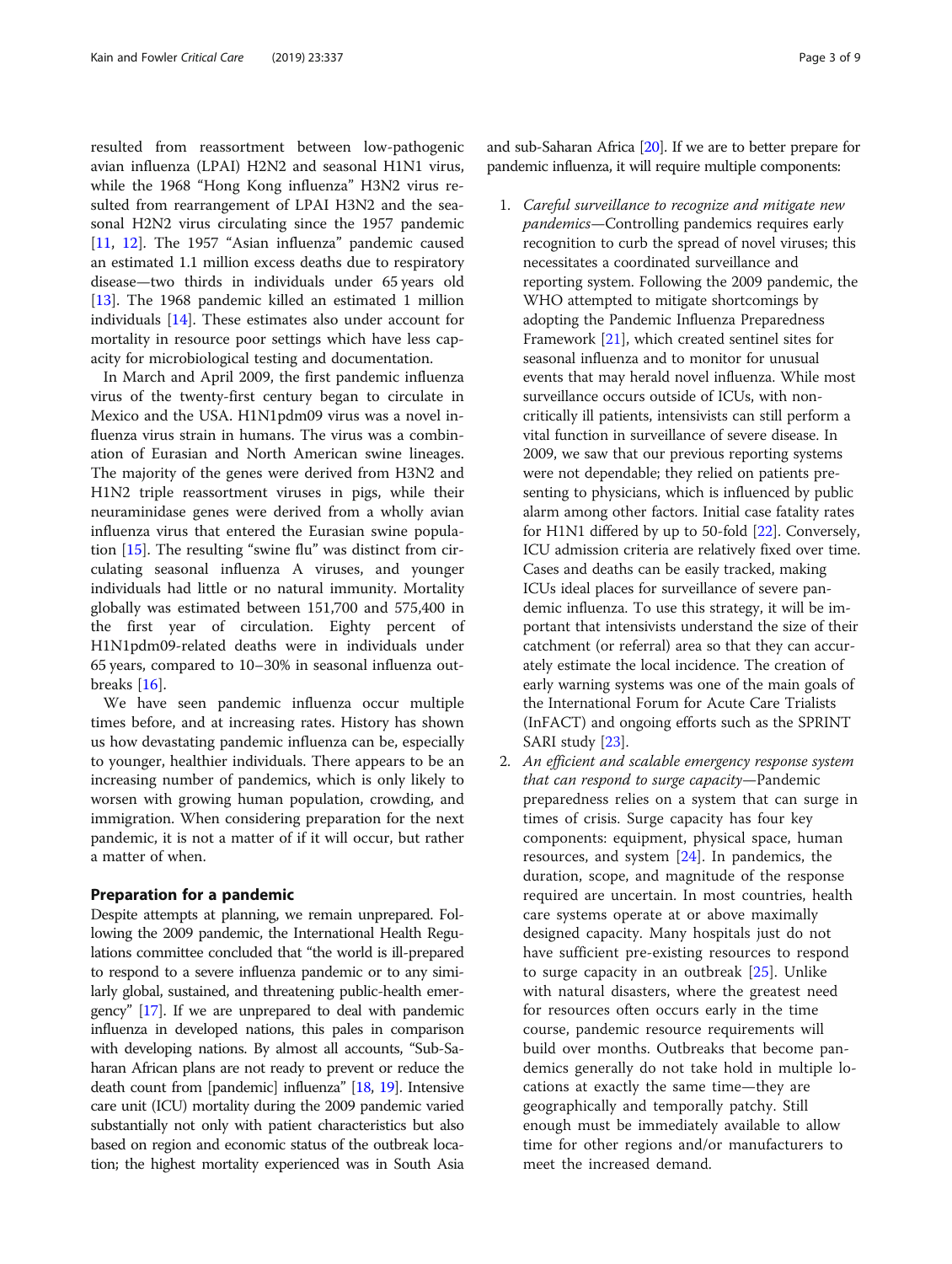Estimates of capacity required in a severe pandemic vary widely. Using the "Flu Surge" model [[26\]](#page-7-0) and assuming 35% attack rate over 6 weeks, in Canada's most populous province, Ontario, it is predicted that influenza patient admissions would peak at 1823 per day, which is 72% of all hospital capacity just for influenza patients alone. Demand for ICU resources would peak at 171% of current ICU bed capacity, and ventilator use would peak at 118% capacity. These numbers would only add to the region's current day-to-day ICU utilization rates, which are approximately 90% capacity [\[27](#page-7-0)]. In Canada, this would definitely overwhelm current ICU resources. During the 2009 pandemic, in Canada, there were only 3170 ICU beds and 4982 ventilators—a median of 10 ICU beds capable of providing invasive ventilation and 15 ventilators per 100,000 persons [[28](#page-7-0)]. Therapies to treat the most severely affected patients were available in a minority of centers—inhaled nitric oxide in 79 (27.6%) and extracorporeal membrane oxygenation (ECMO) in 39 (13.6%). The uncertainty in scope however leads to uncertain estimates. Models often provide no more accurate estimate of need than expert consensus [[29](#page-7-0)]. In a systematic review of disaster surge capacity, most studies classified an increase in surge capacity of 15–35% as "acceptable," [\[25\]](#page-7-0) likely far short of what would be required, and certainly short of the CHEST consensus statement recommendations of 200% [\[30](#page-7-0)]. These estimates also do not account for loss of capacity due to health care worker illness, which we know from previous pandemics and outbreaks can be significant [\[31\]](#page-7-0).

Even in most well-developed countries, ICU beds are often close to capacity, and it is likely that in a severe influenza pandemic many patients who require a ventilator may not have access to one. Severe acute respiratory distress syndrome (SARS) gave a small-scale example of this. SARS resulted in 8096 cases globally, with only 251 in Canada [[32\]](#page-7-0). Despite this, resources were critically stretched. In Ontario, every negative pressure room in the province was occupied with more patients awaiting at home during the height of the pandemic [\[33](#page-7-0)]. ICUs should expand into other areas in a tiered method to facilitate increased demand, with appropriate training of new staff occurring rapidly during times of surge. Intensivists must advocate, and lead, a proactive response with our health care bodies in planning and budgeting for potential surges.

3. The ability to efficiently and quickly mass produce and distribute vaccines—Vaccination readiness remains a mainstay of preparation for pandemic influenza, but relies mainly on the efforts of influenza researchers and public health authorities. Details of this are discussed in other reviews [\[34](#page-7-0)–[36\]](#page-7-0); briefly, once pandemic influenza is recognized,

production of a vaccine will begin. Meanwhile, a priming dose can be considered if stockpiled in specific countries. Once candidate pandemic vaccines are produced, observational studies and clinical trials for safety and efficacy should ideally occur before or alongside their introduction to the clinical setting. This process is inherently long, and measures to streamline the process are vital.

4. Integrated and coordinated

communication—Excellent communication is vital to a timely response to a disaster scenario. Hospitals and hospital networks should appoint local leads and teams that will respond and coordinate during a pandemic. There should also be secure online directories of all key partners' contact information and clinical and administrative positions. Teams should meet regularly to sharpen communication and build trust, with annual interoutbreak meetings being the minimum recommended to develop effective relationships [\[30\]](#page-7-0). We have seen on a much smaller scale this work with local trauma networks. Hospitals regularly run disaster scenarios, yet these rarely extend beyond the first few hours of an emergency. Broader scenario training or simulation of pandemics is vital to preparedness.

5. Coordinated research plans with pre-approved research ethics to allow timely initiation—A wellstructured research program is paramount to learn and adapt as pandemic influenza develops. Research during a pandemic must be partially predetermined, have accelerated research ethics vetting, and be pragmatic. Recent pandemics have been characterized by an inability to efficiently undertake interventional trials necessary to guide best practices [\[37\]](#page-7-0). The first clinical research step during a pandemic will be descriptive using pre-existing case report forms and formulating an accepted case definition [\[38\]](#page-7-0). Most large jurisdictions already have pre-approved tiered case report forms, with minimal or expanded versions, so they may serve as data collection tools for clinical trials [\[39\]](#page-7-0). Funding agencies must also provide shortened intervals from application to approval, ideally with prepositioned funds for immediate vetting and release. Finally, there should be coordinated communication of research interests and intent across global regions at the outset to promote complementary and generalizable results without unnecessary duplication in efforts [[40\]](#page-7-0).

## Intensive care and hospital management during a pandemic

While emergency departments are likely to encounter the first patients with pandemic influenza, many sick patients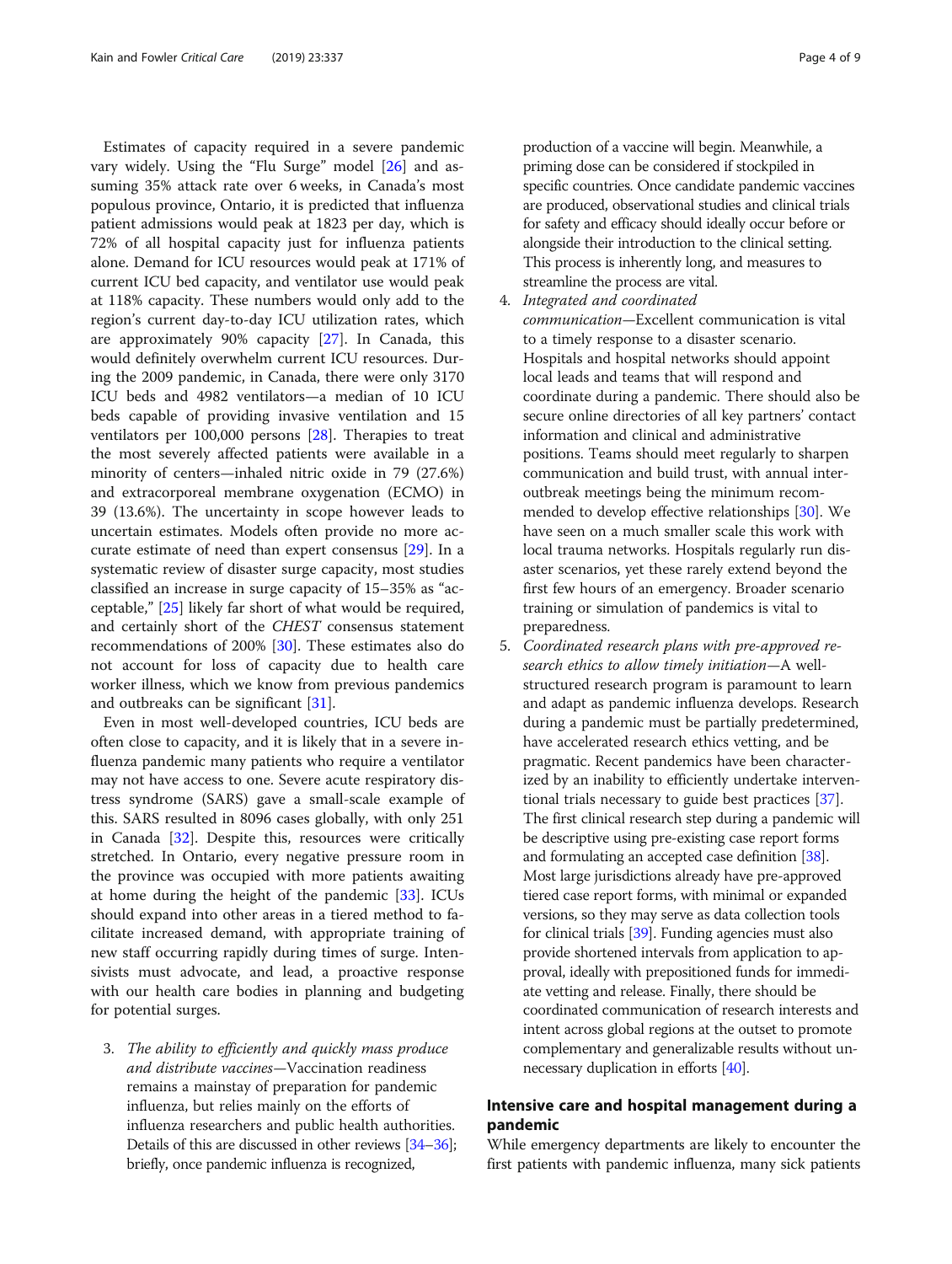should be cared for by intensivists, so they are critical to guiding triage when demand exceeds capacity. Intensivists therefore should be part of strategic planning committees before, during, and after pandemics, to coordinate ICU response with hospital and regional efforts for triage, clinical care, and infection control.

During a large-scale pandemic, resources will become limited, even in developed nations. Multiple and contextappropriate strategies will be required to build a sustained surge capacity for mass critical care. While short-term capacity is crucial, long-term sustainability will be more important. The starting point for this in Canada is the Canadian Pandemic Influenza Plan [\[41\]](#page-7-0). In the USA, these include, among others, Pandemic Influenza: Preparedness, Response, and Recovery from the Department of Homeland Security [[42](#page-7-0)], and the Pandemic Influenza Plan from the CDC and Department of Health and Human Services [[43](#page-7-0)]. Clinicians must be adaptable when using pre-existing protocols, as they are often based on historical and nongeneralizable illness syndromes and outcomes. Resourcelimited countries will also need significant adaptation, likely with a greater focus on pre-hospital and transportation systems  $[44]$  $[44]$  $[44]$  (Fig. 2).

Treatment of severe influenza involves a combination of specific and supportive therapies. While there is limited evidence of the effectiveness of neuraminidase inhibitors in severe influenza, they are likely to be recommended for use in critically ill patients during the initial phases of pandemic influenza [\[41](#page-7-0)–[43\]](#page-7-0). Pandemic influenza should also be treated according to the pathophysiological mechanism of injury. While influenza results mainly in upper and lower respiratory tract infection, secondary bacterial pneumonias, acute respiratory distress syndrome (ARDS), encephalitis, and myocarditis complicate severe illness. Many patients

will require mechanical ventilation. If demand outstrips critical care capacity, a triage system will be needed in developed health systems; this already routinely occurs in resource-limited settings. Developing a pandemic-specific and responsive triage system has proven challenging even in highly resourced systems. Triage systems based upon the severity of illness scores, beyond which intensive care might be considered futile, are fraught with poor performance for individual patient decisions and were not developed involving the patients to whom the triage tool would be applied. For example, the 2009 pandemic affected young nonimmune patients, many of whom had high illness severity scores; however, with intensive care, mortality was low in developed countries [\[45\]](#page-7-0). Modeling data suggests that to perform better than a first-come, first-served basis, the triage tool would have to have a 90% sensitivity and specificity [[46](#page-7-0)]. The Ontario Health Plan for an Influenza Pandemic critical care triage protocol assembled a task force with public consultation to determine the best distribution of resources during a pandemic. Surprisingly, only "first-come, first-serve" and "random selection" principles were favored by the panel, based on a need to balance a utilitarian approach with equity considerations. They suggested that "these criteria serve as a defensible 'fail safe' mechanism for any triage protocol" [\[45\]](#page-7-0) (Table [1\)](#page-5-0).

Beyond mechanical ventilation, access to extracorporeal life support (e.g., ECMO) will be an even more limited, but perhaps life-saving, resource during a pandemic [[47\]](#page-7-0). There may be barriers to patient transfer between institutions given infection control concerns, limiting access to treatment. Mobile units capable of setting up ECMO at peripheral sites before transfer may be preferable during a pandemic and was a successful approach used during the 2009 H1N1 pandemic [[48\]](#page-7-0). While



Fig. 2 a Stages of mass critical care, with various ICU response thresholds. As a pandemic progresses, resources become scarce and there is increasing strain placed on the health care system from more cases [\[24](#page-7-0)]. **b** A potential triage strategy for various patient groups as the capacity of the ICU is slowly overwhelmed to streamline admissions without the greatest opportunity for benefit from ICU level care. Transparency is paramount in this process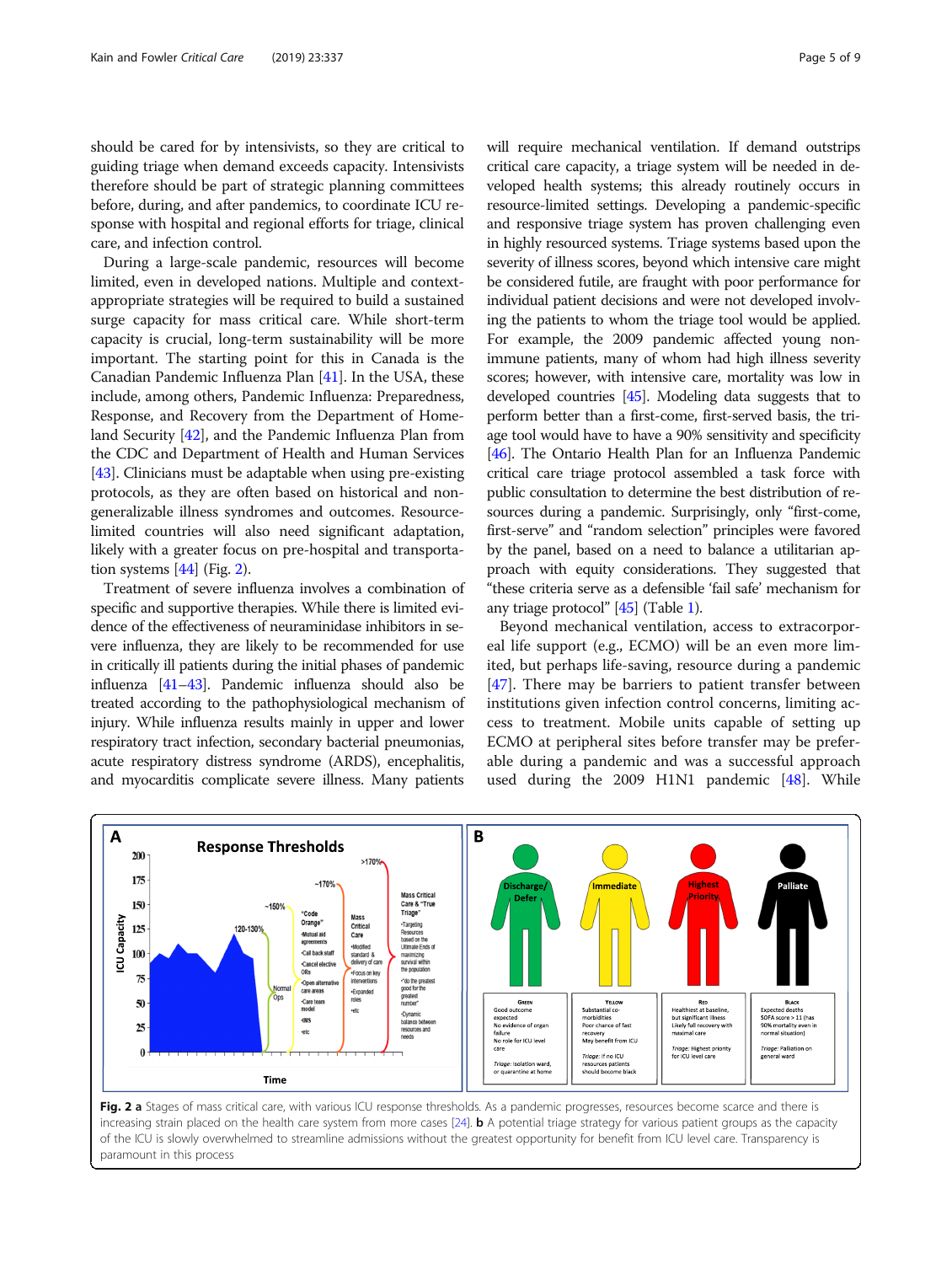| Method                                      | Mechanism of medical triage                                                                                                                                      | Prioritizing factor                               | Examples                                                          |
|---------------------------------------------|------------------------------------------------------------------------------------------------------------------------------------------------------------------|---------------------------------------------------|-------------------------------------------------------------------|
| Traditional                                 | No formal mechanism of triage                                                                                                                                    | No criteria                                       | Many health care systems                                          |
| Barron Domingue-Jean Larry                  | Treatment of the most urgent<br>(i.e., sickest) patients, and deferring<br>less sick or likely fatal cases                                                       | Market pull factor                                | How current<br>system works in<br>most of the developed world     |
| Wilson                                      | Concentrate treatment on the most<br>likely to be successful. Some low<br>probability cases will die that<br>otherwise may have been saved                       | Likelihood of success                             | Pragmatic approach                                                |
| First-come, first-served (FCFS)             | Treatment based on arrival/<br>presentation regardless of<br>severity of illness, rank,<br>or any other criteria                                                 | Order of arrival                                  | In part, how current system<br>works in most of the world         |
| Greatest good for<br>greatest number (GGGN) | Depriving severely ill patients<br>needing large amount of<br>resources and attention, for<br>multiple patients that are less<br>sick and require less resources | Number of patients<br>treated for given resources | Utilitarian approach                                              |
| Less severity first<br>treatment (LSFT)     | Prioritize healthier patients that<br>can be treated quickly to allow<br>them to return to society,<br>the labor force, etc.                                     | Patients who are less sick                        | Many emergency departments<br>have a fast track section           |
| Maximize the<br>fighting strength           | Treat patients who are most<br>likely to quickly return to duty<br>with the least resource expenditure                                                           | Time needed for<br>treatment of patients          | Prioritize HCWs, key<br>public health or<br>government jobs, etc. |

<span id="page-5-0"></span>Table 1 Outline of possible triage strategies during a pandemic or other emergency situation where resources are limited. Multiple task forces favor FCFS and traditional methods as the most ethical during a pandemic

ECMO appears to be effective in the treatment of selected patients with severe ARDS [[49](#page-7-0)–[51](#page-8-0)], it relies on a smaller scale pandemic. In the event of a pandemic that overwhelmed the health care system, existing ECMO resources might be allocated using existing locally acceptable criteria, coupled with a first-come, first-served basis, understanding that in a sustained outbreak, time-limited trials of treatment represent one mechanism to effect triage.

During a severe pandemic, context-appropriate standards of care would be required if demand for resources substantially exceeds capacity. Such a crisis-based standard of care might be defined as a "substantial change in usual healthcare operations and the level of care it is possible to deliver, which is made necessary by a pervasive … or catastrophic disaster" [\[52](#page-8-0)]. The release of crisis standards of care would be made by the regional or national governments, through Ministries of Health or Public Health Agencies, but intensivists would reasonably be expected to be involved in this process of development. Such standards might consider (1) mechanical ventilation, (2) IV fluid resuscitation, (3) vasopressor administration, (4) sedation and analgesia, (5) antiviral treatment, and (6) therapeutics and interventions, such as renal replacement and nutrition for critically ill patients [\[29\]](#page-7-0). Thought should also be placed on dealing with special populations—such as children and pregnant women [\[30](#page-7-0)].

While providing high levels of critical care through a pandemic, we must maintain the safety and wellbeing of health care workers (HCWs). Beyond any professional obligation to HCW safety, there is also likely to be a public health benefit to this—when HCWs become sick, or fear becoming sick, they are less able to perform clinical duties. Lessons can be learned from experiences in Toronto and other major centers with SARS. Approximately 20% of cases globally were in HCWs [[53\]](#page-8-0). Nosocomial amplification is a common aspect of many outbreaks. While influenza is regularly spread through contact and droplet transmission, certain procedures in hospitals—intubation, ventilation, and bronchoscopy create potential airborne transmission. Infection control practices are essential to limiting the spread of pandemic influenza [[54\]](#page-8-0). The loss of clinical personnel to illness resulted in the shutdown of most non-urgent healthcare for the entire city. Preventing this loss of capacity by protecting health care personnel is a critical element of an effective response.

Public health officials working with clinical experts must make rapid recommendations about appropriate personal protective equipment, and for novel threats, these recommendations must be updated as more information about the pandemic becomes available. Prepandemic simulations can play a vital role in preparing staff for these outbreaks—for infection prevention and control, for clinical care practices, and also to help staff prepare "emotionally" for stressful environments.

We can also design ICUs to limit the spread of infection. In Singapore, following SARS, the emergency room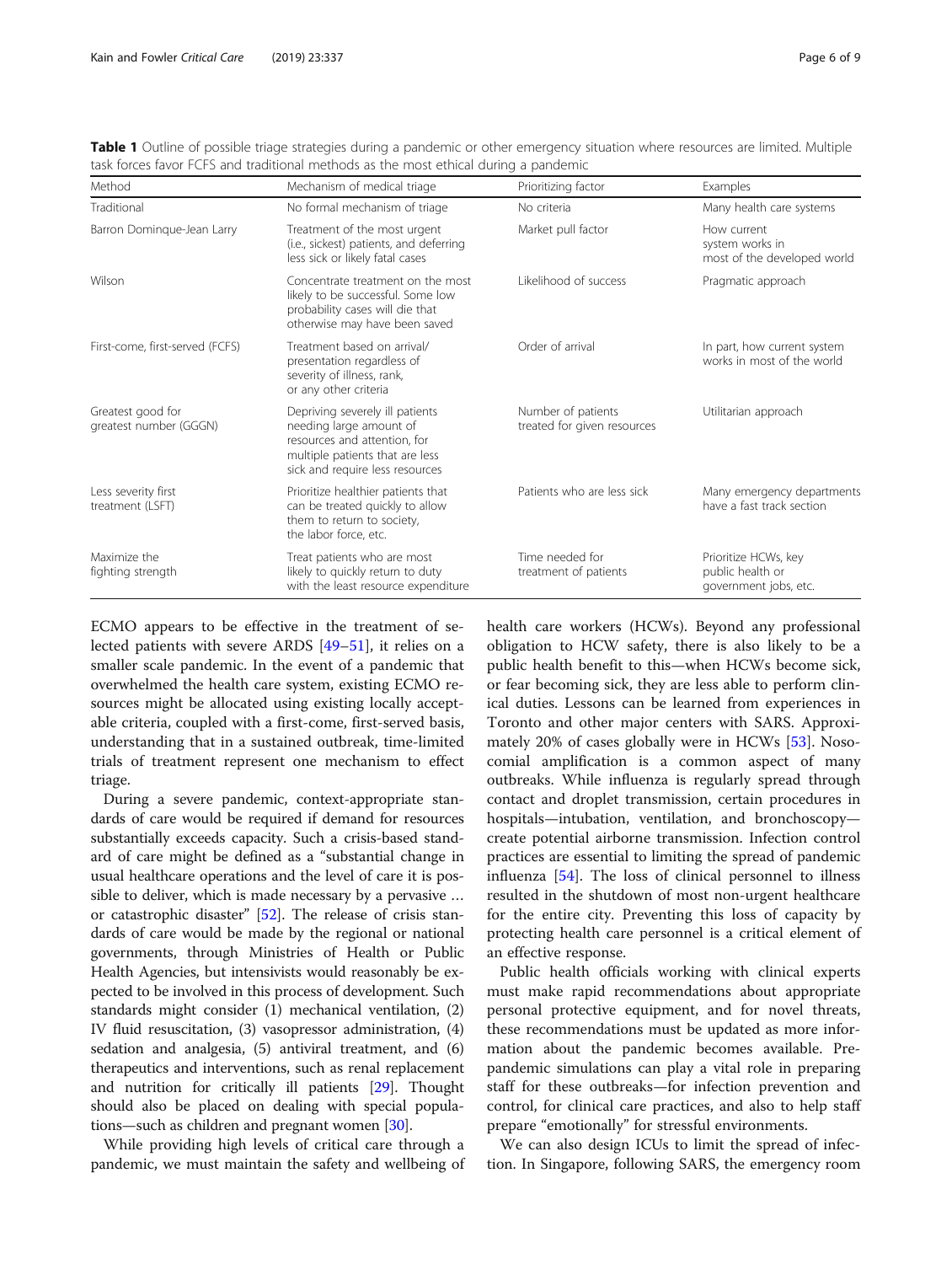was redesigned so that febrile patients were allocated where air flow patterns did not carry to other areas of the department [[55\]](#page-8-0). In Toronto after SARS, the intensive care unit at the main outbreak center was rebuilt with an entire pod of beds that could be converted into a negative pressure ward. These designs and many others will help manage the next outbreak and these factors should be considered when all new hospitals are being constructed. During a pandemic, visitors and nonessential personnel should likely be limited in hospital entry, while respecting the needs of patients and families to safely connect—either in person with appropriately supported PPE or using novel ward design and/or electronically augmented virtual connections.

## Our current landscape

The US Department of Homeland Security "views pandemic influenza as both the most likely and the most lethal of all [infectious] threats facing the United States," [[56\]](#page-8-0) a concern shared by many health jurisdictions [\[57](#page-8-0)]. Interpandemic periods average 40 years, but we are at an ever-increasing risk for serious pandemics [\[58](#page-8-0)]. As humans continue to live in more crowded conditions, travel and migrate more extensively, and continue to farm livestock in proximity to more densely populated areas, the risk for genetic reassortment of influenza A viruses is perhaps higher than ever before.

As outlined above, the most recent pandemic influenza virus, in 2009, originated from pigs. While swine will remain a major concern for further pandemics, birds likely pose the greatest risk for deadly pandemic influenza virus strains. Like pigs, they serve as reservoirs and can be infected with multiple strains making them a potential mixing vessel [\[59\]](#page-8-0). There are several strains of high-pathogenic avian influenza (HPAI) that pose the greatest threat to humans [\[60](#page-8-0)]. In 1997, Hong Kong reported the first outbreak of influenza A(H5N1) in humans. Virus was transmitted from chickens directly to humans, and 6 of 18 patients died [\[61\]](#page-8-0). Since 2003, the virus strain has spread to Europe and Africa killing millions of poultry and causing hundreds of human infections. While there has been no sustained human-to-human transmission of H5N1, the overall mortality rate is close to 60%. In 2013, a novel avian influenza A virus, H7N9, emerged and began to spread across poultry in China. H7N9 has resulted in over 1500 human cases with a 40% mortality rate [[58\]](#page-8-0). Most of those infected in recent outbreaks could reasonably be expected to receive care in an ICU.

Global hot spots for emerging infectious diseases and pandemic influenza are often in some of the regions with the least resources. Many countries where HPAI remains a major pandemic threat have limited participation (data generation, genetic analysis, data share, etc.) in avian influenza surveillance [\[62](#page-8-0)]. In addition, some

countries may have political, economic, or scientific disincentives to share surveillance data gathered [\[63](#page-8-0)].

The 2009 H1N1 pandemic was, by most accounts, not as severe as initially feared. Many have therefore become complacent about the prospect of an influenza pandemic. However, it should be noted that 5 months after the discovery of the novel virus in Mexico, 50% of children in Hong Kong were infected with H1N1, proving rapid dissemination of a pandemic virus [\[64\]](#page-8-0). Vaccines cannot be developed in time to protect against the first wave of a novel pandemic and should a deadlier virus, such as HPAI, spread at this rate, the results would reflect those seen in a Hollywood movie. We are unprepared at a local level in ICUs and at a global public health level for such a situation. Now is the time to act in our own hospitals and to use our influence to help guide government policies.

## Conclusions

The threat of a new influenza pandemic remains high. Health care systems, and intensive care units, around the world are at risk of clinical demand outstripping capacity. Action should be taken now to build surveillance systems, a scalable response with focus on vaccine production, effective cross-jurisdictional communication and clinical support, the potential to require fair and effective patient triage systems, in addition to research embedded within a pandemic plan.

#### Abbreviations

H: Hemagglutinin; N: Neuraminidase; LPAI: Low-pathogenic avian influenza; HPAI: High-pathogenic avian influenza; ICU: Intensive care unit; SARI: Severe acute respiratory infection; ECMO: Extracorporeal membrane oxygenation; CDC: Centres for Disease Control; ARDS: Acute respiratory distress syndrome; FCFS: First-come, first-served; GGGN: Greatest good for the greatest number; LSFT: Less severe, first treatment; HCW: Health care workers

#### Acknowledgements

The authors would like to thank Tereza Radman for her graphic design assistance with creation of Fig. [1](#page-1-0) in the manuscript.

#### Authors' contributions

TK wrote and compiled the manuscript with input and guidance from RF. RF played a major role in concept and design of the manuscript. RF also edited the manuscript for content, flow, and length. Both authors read and approved the final manuscript.

#### Funding

Not applicable.

#### Availability of data and materials

Not applicable.

#### Ethics approval and consent to participate Not applicable.

#### Consent for publication

Not applicable.

#### Competing interests

The authors declare that they have no competing interests.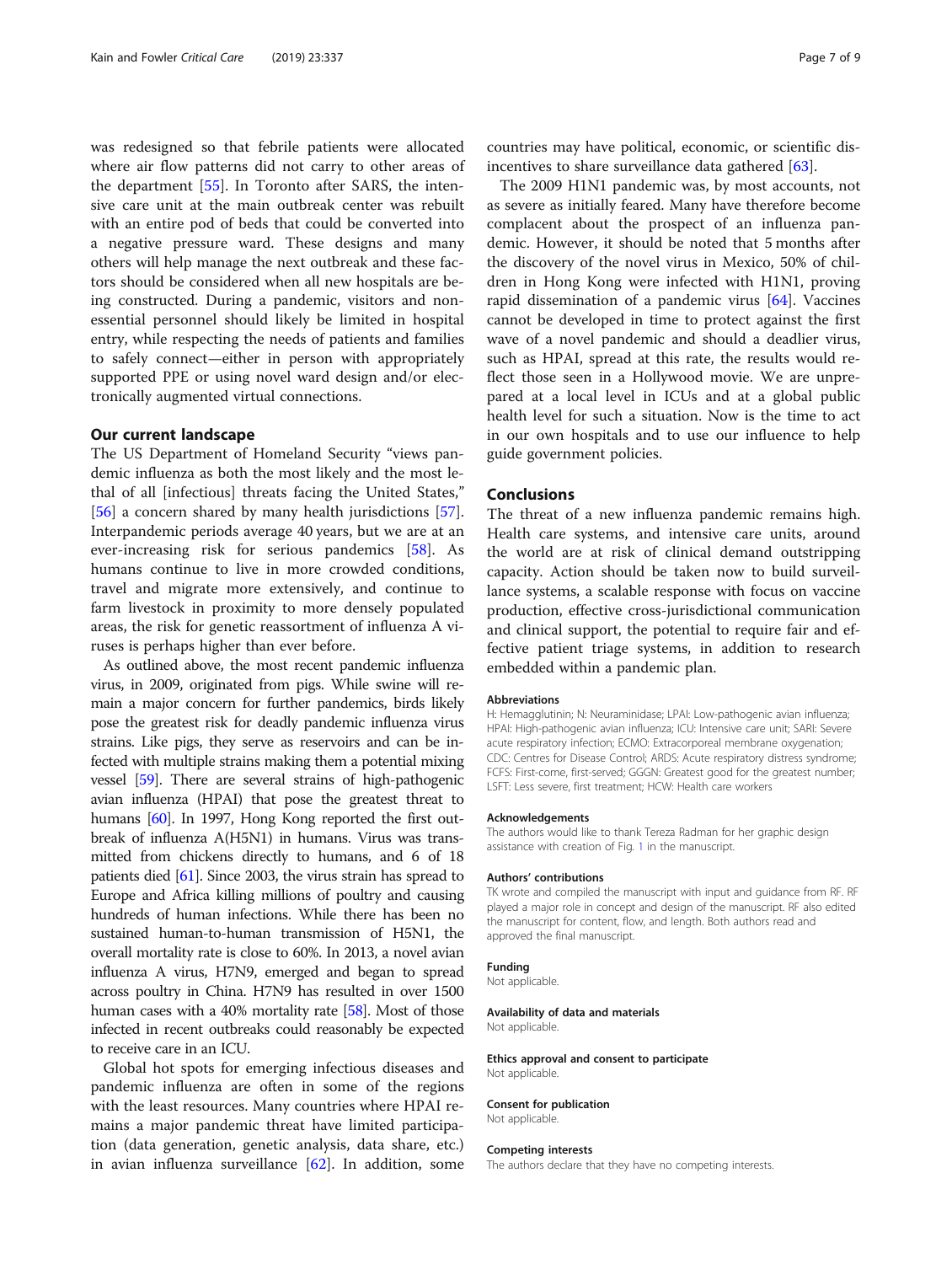### <span id="page-7-0"></span>Received: 19 April 2019 Accepted: 20 September 2019 Published online: 30 October 2019

#### References

- 1. Johnson NP, Mueller J. Updating the accounts: global mortality of the 1918- 1920 "Spanish" influenza pandemic. Bull Hist Med. 2002;76:105–15.
- 2. CDC. 2010. CDC's Advisory Committee on Immunization Practices (ACIP) Recommends Universal Annual Influenza Vaccination. [Press release]. Retrieved from <https://www.cdc.gov/media/pressrel/2010/r100224.htm>
- 3. Nesmith N, Williams JV, Johnson M, Zhu Y, Griffin M, Talbot HK, Nesmith N, Williams JV, Johnson M, Zhu Y, Griffin M, Talbot HK. Clin Infect Dis 2017; 65(6):1037.
- 4. Taubenberger JK, Reid AH, Lourens RM, Wang R, Jin G, Fanning TG. Characterization of the 1918 influenza virus polymerase genes. Nature. 2005; 437:889–93.
- 5. Gorman OT, Bean WJ, Kawaoka Y, Donatelli I, Guo YJ, Webster RG. Evolution of influenza A virus nucleoprotein genes: implications for the origins of H1N1 human and classical swine viruses. J Virol. 1991;65:3704–14.
- 6. Webster RG, Bean WJ, Gorman OT, Chambers TM, Kawaoka Y. Evolution and ecology of influenza A viruses. Microbiol Rev. 1992;56:152–79.
- 7. Smith GJ, et al. Dating the emergence of pandemic influenza viruses. Proc Natl Acad Sci U S A. 2009;106:11709–12.
- 8. Aligne CA. Overcrowding and mortality during the influenza pandemic of 1918. AJPH History. 2016;106(4):642–4.
- 9. Brewer IW. Report of epidemic of 'Spanish influenza' which occurred at camp A.A. Humphreys, VA., during September and October, 1918. J Lab Clin Med. 1918;4(3):87–111.
- 10. Low B. The incidence of epidemic influenza during 1918–1919 in Europe and in the Western Hemisphere. In Ministry of Health Reports on Public Health and Medical Subjects, No. 4. Report on the Pandemic of Influenza 1918–1919. Part III: Influenza in Foreign Countries. 1920, London UK 215.
- 11. Belshe R. The origins of pandemic influenza lessons from the 1918 virus. N Engl J Med. 2005;353(21):2209–11.
- 12. Guan Y, Vijaykrishna D, Bahl J, Zhu H, Wang J, Smith GJD. The emergence of pandemic influenza viruses. Prot and Cell. 2010;1(1):9–13.
- 13. Viboud C, Simonsen L, Fuentes R, Flores J, Miller MA, Chowell G. Global mortality impact of the 1957-1959 influenza pandemic. J Infect Dis. 2016; 213:738–45.
- 14. Simonsen L, Clarke MJ, Schonberger LB, Arden NH, Cox NJ, Fukuda K. Pandemic versus epidemic influenza mortality: a pattern of changing age distribution. J Infect Dis. 1998 Jul;178(1):53–60.
- 15. Garten RJ, Davis TC, Cox NJ, et al. Antigenic and genetic characteristics of the early isolates of swine-origin 2009 A(H1N1) influenza viruses circulating in humans. Science. 2009;325(5937):197–201.
- 16. CDC. Past Pandemics. Influenza (flu). [https://www.cdc.gov/flu/pandemic](https://www.cdc.gov/flu/pandemic-resources/basics/past-pandemics.html)[resources/basics/past-pandemics.html.](https://www.cdc.gov/flu/pandemic-resources/basics/past-pandemics.html) Accessed 10 Nov 2018.
- 17. Implementation of the International Health Regulations (2005): report of the Review Committee on the Functioning of the International Health Regulations (2005) in relation to pandemic (H1N1) 2009. Geneva: World Health Organization; 2011. [http://apps.who.int/gb/ebwha/pdf\\_files/WHA64/](http://apps.who.int/gb/ebwha/pdf_files/WHA64/A64_10-en.pdf) [A64\\_10-en.pdf](http://apps.who.int/gb/ebwha/pdf_files/WHA64/A64_10-en.pdf).
- 18. Sambala EV. Lessons of pandemic influenza from sub-Saharan Africa: experiences of 1918. J Public Health Manag Pract. 2011;17(1):72–6.
- 19. Garrett L. The next pandemic? [http://www.pbs.org/wnet/wideangle/](http://www.pbs.org/wnet/wideangle/episodes/h5n1-killer-flu/essay-the-next-pandemic/2458) [episodes/h5n1-killer-flu/essay-the-next-pandemic/2458.](http://www.pbs.org/wnet/wideangle/episodes/h5n1-killer-flu/essay-the-next-pandemic/2458)
- 20. Duggal A, Pinto R, Rubenfeld G, Fowler RA. Global variability in reported mortality for critical illness during the 2009-10 influenza A(H1N1) pandemic: a systematic review and meta-regression to guide reporting of outcomes during disease outbreaks. PLoS One. 2016;11(5):e0155044.
- 21. WHO. Global Epidemiological Surveillance Standards for Influenza. [http://](http://www.who.int/influenza/resources/documents/WHO_Epidemiological_Influenza_Surveillance_Standards_2014.pdf?ua=1) [www.who.int/influenza/resources/documents/WHO\\_Epidemiological\\_](http://www.who.int/influenza/resources/documents/WHO_Epidemiological_Influenza_Surveillance_Standards_2014.pdf?ua=1) [Influenza\\_Surveillance\\_Standards\\_2014.pdf?ua=1](http://www.who.int/influenza/resources/documents/WHO_Epidemiological_Influenza_Surveillance_Standards_2014.pdf?ua=1). Accessed 21 Nov 2018.
- 22. Bertolini G, et al. Is influenza A (H1N1) pneumonia more severe than other community-acquired pneumonias? Results of the GiViTI survey of 155 Italian ICUs. Intensive Care Med. 2011;37:1746–55.
- 23. Bertolini G. The role of the intensive care unit in real-time surveillance of emerging pandemics: the Italian GiViTI experience. Epidemiol Infect. 2016; 144:408–12.
- 24. Sheikhbardsiri H, Raeisi AR, Nekoei-moghadam M, Rezaei F. Surge capacity of hospitals in emergencies and disasters with a preparedness approach: a systematic review. Disaster Med Public Health Prep. 2017;11(5):612–20.
- 25. Daugherty Biddison EL, Faden R, Gwon HS, Mareiniss DP, Regenberg AC, Schoch-Spana M, Schwartz J, Toner ES. Too many patients … a framework to guide statewide allocation of scarce mechanical ventilation during disasters. CHEST. 2019;155(4):848–54.
- 26. Ontario Ministry of Health and Long-term Care. Emergency Planning and Preparedness. [http://www.health.gov.on.ca/english/providers/program/emu/](http://www.health.gov.on.ca/english/providers/program/emu/pan_flu/flusurge.html) [pan\\_flu/flusurge.html.](http://www.health.gov.on.ca/english/providers/program/emu/pan_flu/flusurge.html) Accessed 7 Jan 2019.
- 27. Christian M, et al. Critical care during a pandemic. Final report of the Ontario Health Plan for an Influenza Pandemic (OHPIP). Working group on adult critical care admission, discharge and triage criteria. 2005.
- 28. Fowler R, et al. Critical care capacity in Canada: results of a national crosssectional study. Crit Care. 2015;19(1):133–40.
- 29. Rubinson L, Hick JL, Geiling JA, et al. Definitive care for the critically ill during a disaster: a framework for optimizing critical care surge capacity. Task Force for Mass Critical Care Summit Meeting, January 26-27, 2007, Chicago, IL. CHEST. 2008;133(5):18S–31S.
- 30. Dichter JR, Kanter RK, Kissoon N, et al. System-level planning, coordination, and communication. Care of the critically ill and injured during pandemics and disasters: CHEST consensus statement. CHEST. 2014;146(4):e87S–e102S.
- 31. Fowler RA, Lapinsky SE, Hallett D, Detsky AS, Sibbald WJ, Slutsky AS, Stewart TE, for The Toronto SARS Critical Care Group. Critically ill patients with severe acute respiratory syndrome (SARS). JAMA. 2003;290:367–73.
- 32. WHO. Emergency preparedness, response: summary of probable SARS cases with onset of illness from 1 November 2002 to 31 July 2003. [https://www.](https://www.who.int/csr/sars/country/table2004_04_21/en/) [who.int/csr/sars/country/table2004\\_04\\_21/en/](https://www.who.int/csr/sars/country/table2004_04_21/en/). Accessed 19 Nov 2018.
- 33. Low DE. In: Knobler S, Mahmoud A, Lemon S, et al., editors. SARS: lessons from Toronto. Institute of Medicine (US) Forum on Microbial Threats. Washington (DC): National Academies Press (US); 2004.
- 34. He F, Leyrer S, Kwang J. Strategies towards universal pandemic influenza vaccines. Expert Rev Vaccines. 2016;15(2):215–25.
- 35. Maclean KA, Goldin S, Nannei C, Sparrow E, Torelli G. The 2015 global production capacity of seasonal and pandemic influenza vaccine. Vaccine. 2016;34(45):5410–3.
- 36. Jin H, Chen Z. Production of live attenuated influenza vaccines against seasonal and potential pandemic influenza viruses. Curr Opin Virol. 2014;6:34–9.
- 37. Asgar RH, Fowler RA, et al. Time required to initiate outbreak and pandemic observational research. J Crit Care. 2017;40:7–10.
- 38. WHO. WHO surveillance case definitions for ILI and SARI. [https://www.who.](https://www.who.int/influenza/surveillance_monitoring/ili_sari_surveillance_case_definition/en/) [int/influenza/surveillance\\_monitoring/ili\\_sari\\_surveillance\\_case\\_definition/](https://www.who.int/influenza/surveillance_monitoring/ili_sari_surveillance_case_definition/en/) [en/](https://www.who.int/influenza/surveillance_monitoring/ili_sari_surveillance_case_definition/en/). Accessed 2 Jan 2019.
- 39. The Global Health Network. Short PeRiod IncideNce sTudy of Severe Acute Respiratory Illness (SPRINT-SARI). [https://isaric.tghn.org/sprint-sari/.](https://isaric.tghn.org/sprint-sari/)
- 40. Fowler RA, Marshall JC, et al. Early observational research and registries during the 2009-2010 influenza A pandemic. Crit Care Med. 2010;38(4):e120–32.
- 41. Government of Canada. Canadian Pandemic Influenza Plan. 2015. [https://](https://www.canada.ca/en/public-health/services/flu-influenza/canadian-pandemic-influenza-preparedness-planning-guidance-health-sector/table-of-contents.html#a3) [www.canada.ca/en/public-health/services/flu-influenza/canadian-pandemic](https://www.canada.ca/en/public-health/services/flu-influenza/canadian-pandemic-influenza-preparedness-planning-guidance-health-sector/table-of-contents.html#a3)[influenza-preparedness-planning-guidance-health-sector/table-of-contents.](https://www.canada.ca/en/public-health/services/flu-influenza/canadian-pandemic-influenza-preparedness-planning-guidance-health-sector/table-of-contents.html#a3) [html#a3.](https://www.canada.ca/en/public-health/services/flu-influenza/canadian-pandemic-influenza-preparedness-planning-guidance-health-sector/table-of-contents.html#a3) Accessed 14 Dec 2018.
- 42. Department of Homeland Security. Pandemic influenza: preparedness, response, and recovery. 2006. [https://www.dhs.gov/national-strategy](https://www.dhs.gov/national-strategy-pandemic-flu)[pandemic-flu](https://www.dhs.gov/national-strategy-pandemic-flu). Accessed 16 Jan 2019.
- 43. US Department of Health and Human Services. 2017. [https://www.cdc.gov/](https://www.cdc.gov/flu/pandemic-resources/pdf/pan-flu-report-2017v2.pdf) [flu/pandemic-resources/pdf/pan-flu-report-2017v2.pdf](https://www.cdc.gov/flu/pandemic-resources/pdf/pan-flu-report-2017v2.pdf).
- 44. Geiling J, Burkle FM, Dichter JR, et al. Resource-poor settings: response, recovery, and research. Care of the critically ill and injured during pandemics and disasters: CHEST consensus statement. CHEST. 2014;146(4):e168s–77s.
- 45. Winsor S, Bensimon CM, Sibbald R, Anstey K, Chidwick P, Coughlin K, Cox P, Fowler R, Godkin D, Greenberg RA, Shaul RZ. Identifying prioritization criteria to supplement critical care triage protocols for the allocation of ventilators during a pandemic influenza. Healthc Q. 2014;17(2):44–51.
- 46. Kanter R. Would triage predictors perform better than first-come, first-served in pandemic ventilator allocation? CHEST. 2015;147(1):102–8.
- 47. Davies A, Jones D, Wilson M, Ziegenfuss M, Australian and New Zealand (ANZ) ECMO Influenza Investigators, et al. Extracorporeal membrane oxygenation for 2009 influenza A(H1N1) acute respiratory distress syndrome. JAMA. 2009;302(17):1888–1895.
- 48. Michaels AJ, Hill JG, Morgan LJ, et al. Pandemic flu and the sudden demand for ECMO resources: a mature trauma program can provide surge capacity in acute critical care crises. J Trauma Acte Care Surg. 2013;74(6):1493–7.
- 49. Peek GJ, Mugord M, Tiruvoipati R, Wilson A, Allen E, Thalanany MM, et al. Efficacy and economic assessment of conventional ventilatory support